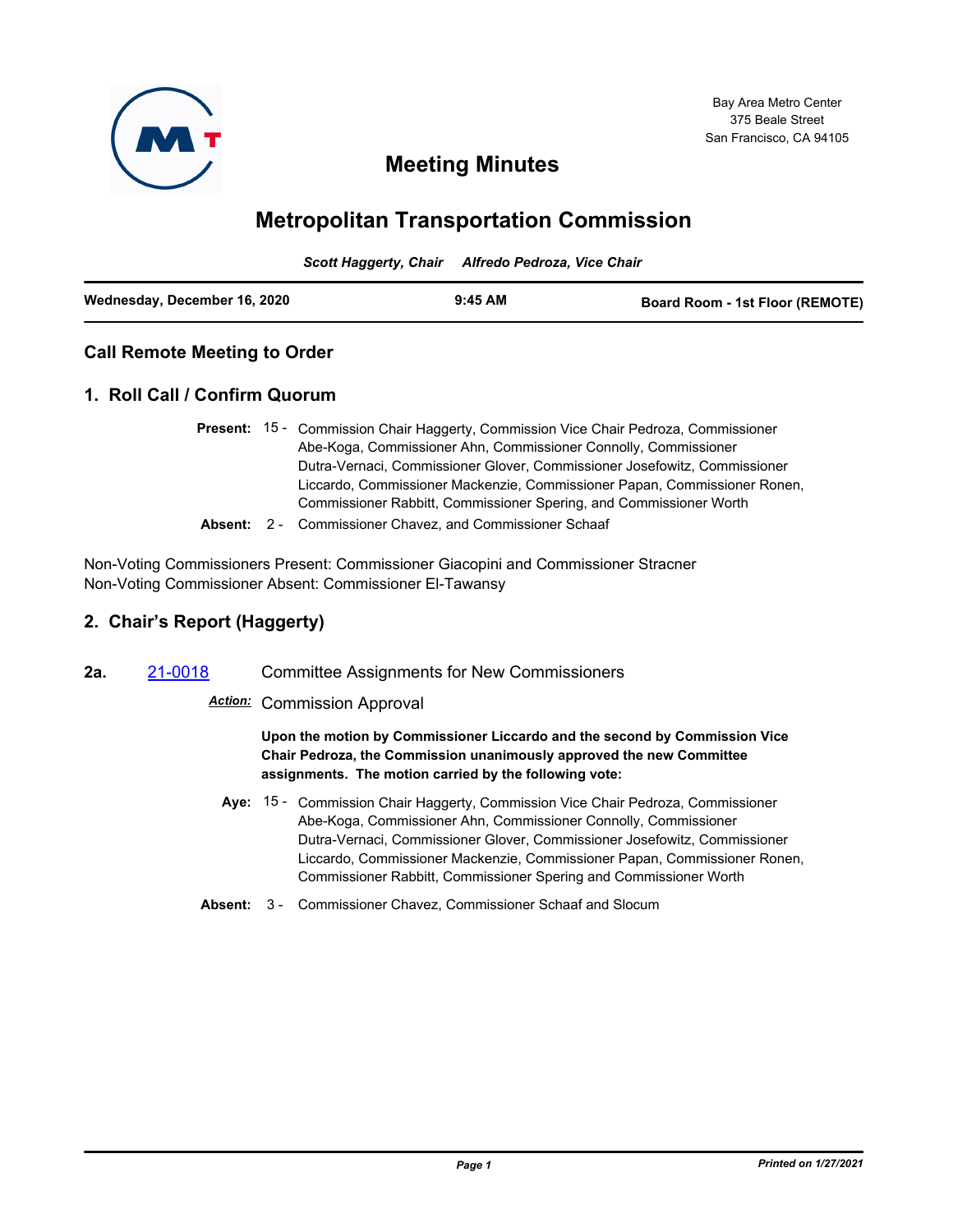#### **2b.** [21-0019](http://mtc.legistar.com/gateway.aspx?m=l&id=/matter.aspx?key=21612) Appointment of an Ad-hoc Nominating Committee

*Action:* Commission Approval

**Upon the motion by Commissioner Dutra-Vernaci and the second by Commissioner Mackenzie, the Commission unanimously appointed Commissioner Spering, Commissioner Worth, and Commissioner Papan with Commissioner Spering to serve as Chair. The motion carried by the following vote:**

- Aye: 15 Commission Chair Haggerty, Commission Vice Chair Pedroza, Commissioner Abe-Koga, Commissioner Ahn, Commissioner Connolly, Commissioner Dutra-Vernaci, Commissioner Glover, Commissioner Josefowitz, Commissioner Liccardo, Commissioner Mackenzie, Commissioner Papan, Commissioner Ronen, Commissioner Rabbitt, Commissioner Spering and Commissioner Worth
- **Absent:** 3 Commissioner Chavez, Commissioner Schaaf and Slocum
- **2c.** [21-0017](http://mtc.legistar.com/gateway.aspx?m=l&id=/matter.aspx?key=21610) Report from Executive Committee Meeting: Request for Approval of Executive Director's salary increase.
	- *Action:* Commission Approval

The following members of the public were called to speak: Blaire Beekman and Roland Lebrun.

**Upon the motion by Commission Vice Chair Pedroza and the second by Commissioner Worth, the Commission unanimously approved the Executive Committee's recommendation for the Executive Director's salary increase of 1.1% in accordance with the current CPI. The motion carried by the following vote:**

- Aye: 15 Commission Chair Haggerty, Commission Vice Chair Pedroza, Commissioner Abe-Koga, Commissioner Ahn, Commissioner Connolly, Commissioner Dutra-Vernaci, Commissioner Glover, Commissioner Josefowitz, Commissioner Liccardo, Commissioner Mackenzie, Commissioner Papan, Commissioner Ronen, Commissioner Rabbitt, Commissioner Spering and Commissioner Worth
- **Absent:** 3 Commissioner Chavez, Commissioner Schaaf and Slocum

#### **2d.** [21-0004](http://mtc.legistar.com/gateway.aspx?m=l&id=/matter.aspx?key=21597) MTC Resolution No. 4445 - Resolution of Appreciation for Adrienne Weil on the occasion of her retirement from MTC.

*Action:* Commission Approval

David Pilpel was called to speak.

**Upon the motion by Commissioner Spering and the second by Commissioner Mackenzie, the Commission unanimously adopted MTC Resolution No. 4445. The motion carried by the following vote:**

- Aye: 15 Commission Chair Haggerty, Commission Vice Chair Pedroza, Commissioner Abe-Koga, Commissioner Ahn, Commissioner Connolly, Commissioner Dutra-Vernaci, Commissioner Glover, Commissioner Josefowitz, Commissioner Liccardo, Commissioner Mackenzie, Commissioner Papan, Commissioner Ronen, Commissioner Rabbitt, Commissioner Spering and Commissioner Worth
- **Absent:** 3 Commissioner Chavez, Commissioner Schaaf and Slocum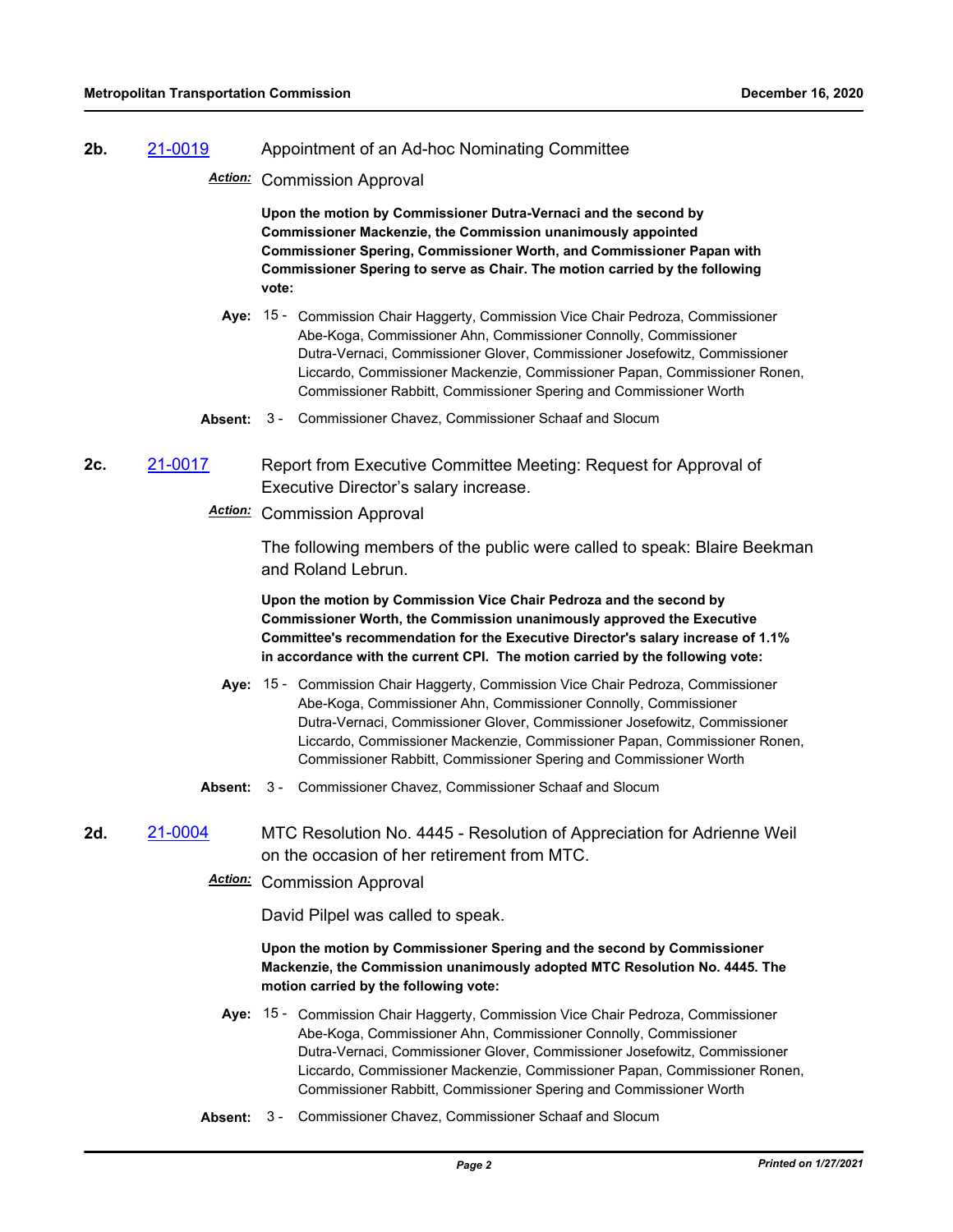## **3. Policy Advisory Council Report (Randi Kinman)**

Randi Kinman gave her report.

Blaire Beekman was called to speak.

#### **4. Executive Director's Report (McMillan)**

Therese McMillan gave her report.

Roland Lebrun was called to speak.

[21-0117](http://mtc.legistar.com/gateway.aspx?m=l&id=/matter.aspx?key=21710) Executive Director's Report

#### **5. Commissioner Comments**

Commissioner Josefowitz left during agenda item 5.

## **6. Consent Calendar:**

Blaire Beekman was called to speak.

#### **Upon the motion by Commissioner Glover and the second by Commissioner Papan, the Consent Calendar was unanimously approved by the following vote:**

- Aye: 14 Commission Chair Haggerty, Commission Vice Chair Pedroza, Commissioner Abe-Koga, Commissioner Ahn, Commissioner Connolly, Commissioner Dutra-Vernaci, Commissioner Glover, Commissioner Liccardo, Commissioner Mackenzie, Commissioner Papan, Commissioner Ronen, Commissioner Rabbitt, Commissioner Spering and Commissioner Worth
- **Absent:** Commissioner Chavez, Commissioner Josefowitz, Commissioner Schaaf and Slocum Absent: 4 -
- **6a.** [20-1691](http://mtc.legistar.com/gateway.aspx?m=l&id=/matter.aspx?key=21556) Minutes of the November 20, 2020 meeting

*Action:* Commission Approval

**6b.** [20-1692](http://mtc.legistar.com/gateway.aspx?m=l&id=/matter.aspx?key=21557) Monthly Report of Transit Operator Statistics *Action:* Information

#### *Administration Committee*

**6c.** [20-1470](http://mtc.legistar.com/gateway.aspx?m=l&id=/matter.aspx?key=21335) MTC Resolution No. 4173, Revised - Reauthorization of MTC Investment Policy *Action:* Commission Approval

*Presenter:* Brian Mayhew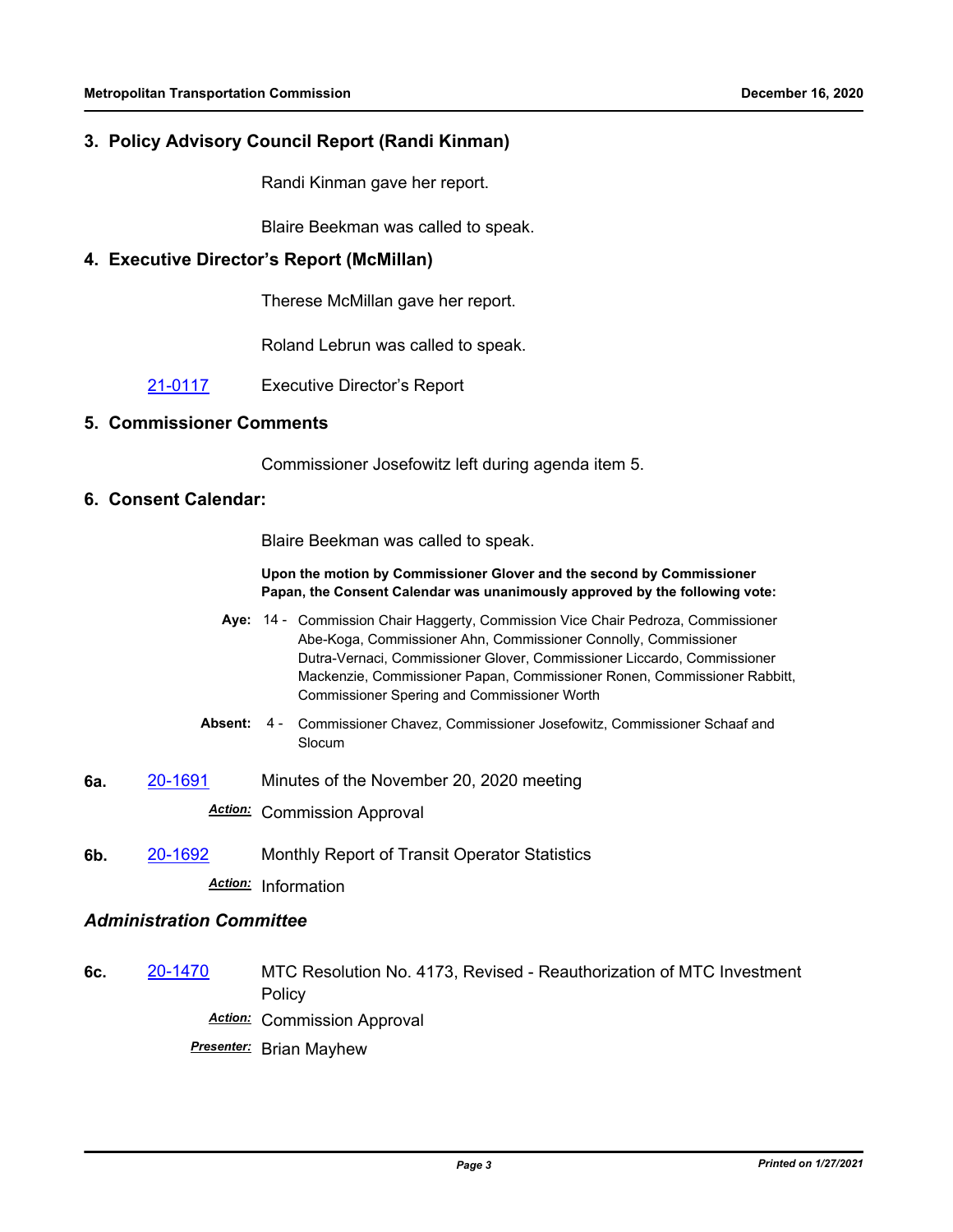**6d.** [20-1450](http://mtc.legistar.com/gateway.aspx?m=l&id=/matter.aspx?key=21315) MTC Resolution No. 4265, Revised - MTC Debt Policy Issuance and Management

*Action:* Commission Approval

*Presenter:* Brian Mayhew

- **6e.** [20-1239](http://mtc.legistar.com/gateway.aspx?m=l&id=/matter.aspx?key=21104) MTC Resolution No. 4436 Establishment of an Internal Revenue Code (IRC) Section 115 Post-Employment Benefits Trust with Public Agency Retirement Services (PARS); and Authorization of Related Contract(s) with PARS
	- *Action:* Commission Approval

*Presenter:* Brian Mayhew

#### *Programming and Allocations Committee*

- **6f.** [20-1606](http://mtc.legistar.com/gateway.aspx?m=l&id=/matter.aspx?key=21471) MTC Resolution, 4108, Revised. Revisions to the Transportation Development Act (TDA) Article 3 Policies and Procedures to add quick builds and separated bikeways as eligible projects and make other minor changes.
	- *Action:* Commission Approval

*Presenter:* Cheryl Chi

- **6g.** [20-0750](http://mtc.legistar.com/gateway.aspx?m=l&id=/matter.aspx?key=20614) MTC Resolution No. 4375, Revised. 2019 Transportation Improvement Program (TIP) Amendment 2019-47.
	- *Action:* Commission Approval

*Presenter:* Adam Crenshaw

- **6h.** [20-1481](http://mtc.legistar.com/gateway.aspx?m=l&id=/matter.aspx?key=21346) MTC Resolution Nos. Revised, 4430, Revised and 4431, Revised. Allocation of \$5.7 million in FY2020-21 Transportation Development Act (TDA) and State Transit Assistance (STA) funds to Santa Rosa to support transit operations.
	- *Action:* Commission Approval

*Presenter:* Cheryl Chi

- **6i.** [20-1607](http://mtc.legistar.com/gateway.aspx?m=l&id=/matter.aspx?key=21472) MTC Resolution, 4440. Allocation of \$43 million of State Transit Assistance-State of Good Repair (STA-SGR) funds to MTC and operators for projects approved by the State Department of Transportation (Caltrans).
	- *Action:* Commission Approval
	- *Presenter:* Cheryl Chi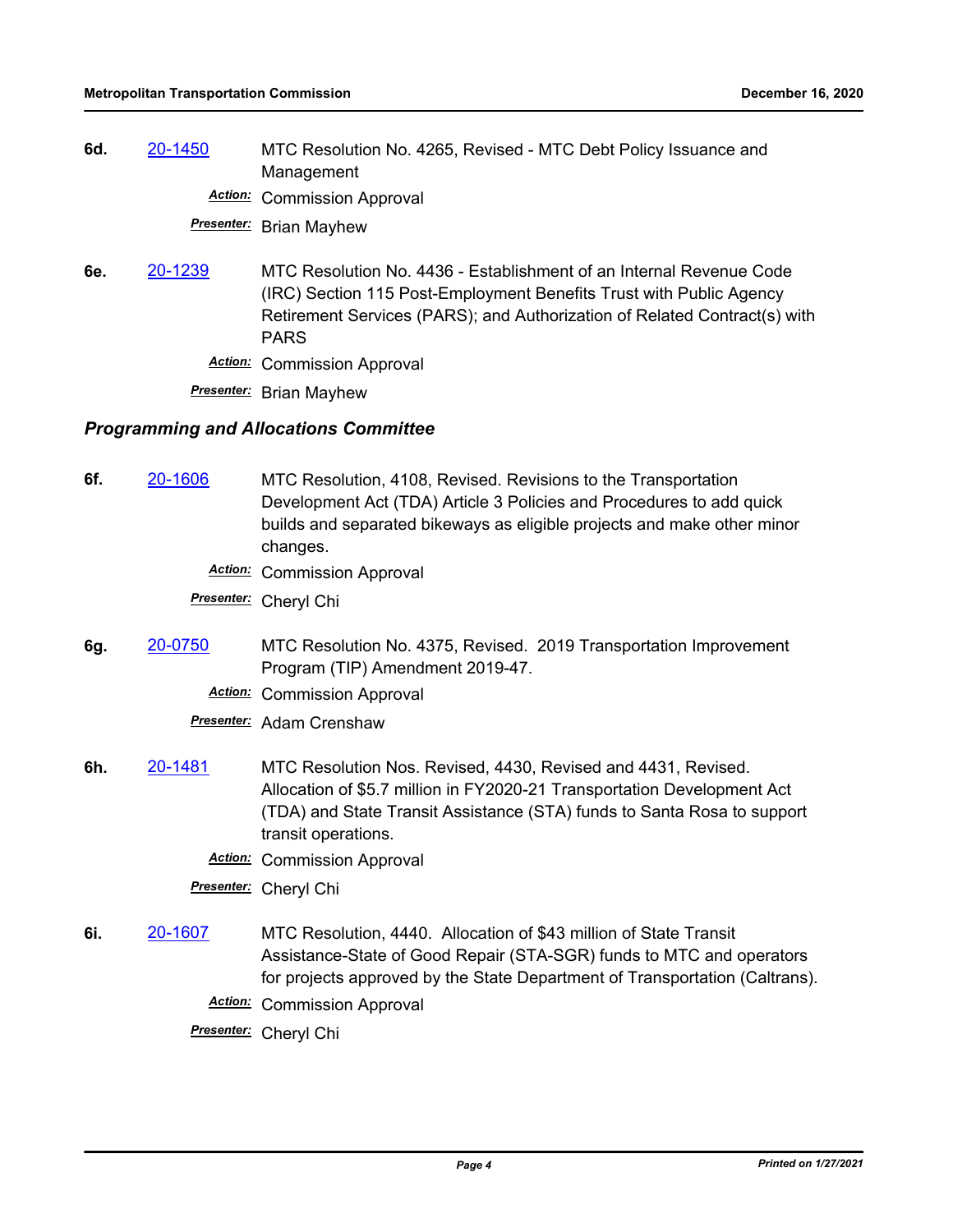**6j.** [20-1629](http://mtc.legistar.com/gateway.aspx?m=l&id=/matter.aspx?key=21494) MTC Resolution No. 4272, Revised. FY2016-17 through FY2019-20 Transit Capital Priorities program revisions.

*Action:* Commission Approval

*Presenter:* Craig Bosman

- **6k.** [20-1633](http://mtc.legistar.com/gateway.aspx?m=l&id=/matter.aspx?key=21498) MTC Resolution No. 4273, Revised. Transit Performance Initiative Investment Program: Semi-Annual Report, Scope Modifications for SFMTA Round 1 Award, and Reprogramming of VTA FY2018 Award.
	- *Action:* Commission Approval

*Presenter:* Anne Spevack

**6l.** [20-1688](http://mtc.legistar.com/gateway.aspx?m=l&id=/matter.aspx?key=21553) MTC Resolution No. 4412, Revised. Regional Measure 3 (RM3) Letter of No Prejudice. Recommendation of RM3 Letter of No Prejudice to the Transportation Authority of Marin for the US-101 Marin-Sonoma Narrows project.

*Action:* Kenneth Kao

**Presenter:** Commission Approval

## *Joint MTC ABAG Legislation Committee*

**6m.** [21-0020](http://mtc.legistar.com/gateway.aspx?m=l&id=/matter.aspx?key=21613) MTC Resolution No. 3931, Revised - Policy Advisory Council Term **Extension** 

*Action:* MTC Commission Approval

*Presenter:* Marti Paschal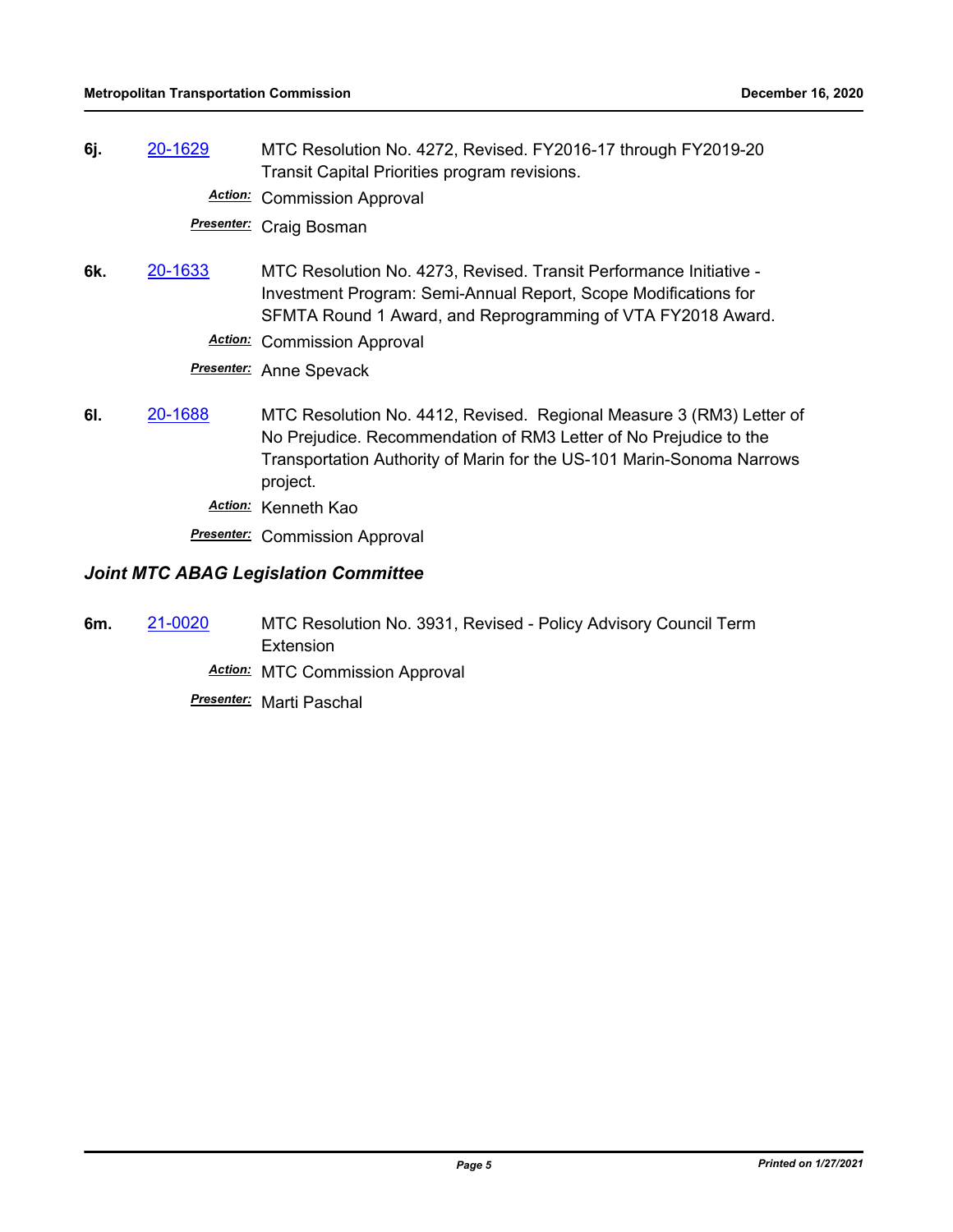## **Committee Reports**

### **7. Programming and Allocations Committee (Chair Josefowitz)**

**7a.** [20-1630](http://mtc.legistar.com/gateway.aspx?m=l&id=/matter.aspx?key=21495) MTC Resolution No. 3738, Revised. Revisions to Attachment B of the BART Car Replacement Funding Exchange and Reserve Account, authorizing a disbursement of up to \$161 million and revising a condition on the previous authorization.

> A request for authorization to disburse up to \$161 million from the Exchange Account to BART for their railcar procurement project, consistent with the policies of the BART Car Replacement Funding Exchange and Reserve Account agreement and MTC Resolution No. 4302, Exchange Account Supplemental, which committed up to \$179 million for railcar procurements associated with BART's Transbay Corridor Core Capacity Program, and to revise the condition related to FTA financing on the previous authorization of withdrawal of up to \$220 million for replacement cars.

- *Action:* Commission Approval
- *Presenter:* Craig Bosman

**Commissioner Ahn left before the motion for agenda item 7.**

**The motion and second for agenda items 7a, 7b, 7c, and 7d were made as a single item with Commissioner Papan abstaining for agenda item 7a.**

**Upon the motion by Commissioner Dutra-Vernaci and the second by Commissioner Liccardo, the Commission adopted MTC Resolution No. 3738, Revised. The motion carried by the following vote:**

- Aye: 12 Commission Chair Haggerty, Commission Vice Chair Pedroza, Commissioner Abe-Koga, Commissioner Connolly, Commissioner Dutra-Vernaci, Commissioner Glover, Commissioner Liccardo, Commissioner Mackenzie, Commissioner Ronen, Commissioner Rabbitt, Commissioner Spering and Commissioner Worth
- **Absent:** Commissioner Ahn, Commissioner Chavez, Commissioner Josefowitz, Commissioner Schaaf and Slocum Absent: 5 -
- **Abstain:** 1 Commissioner Papan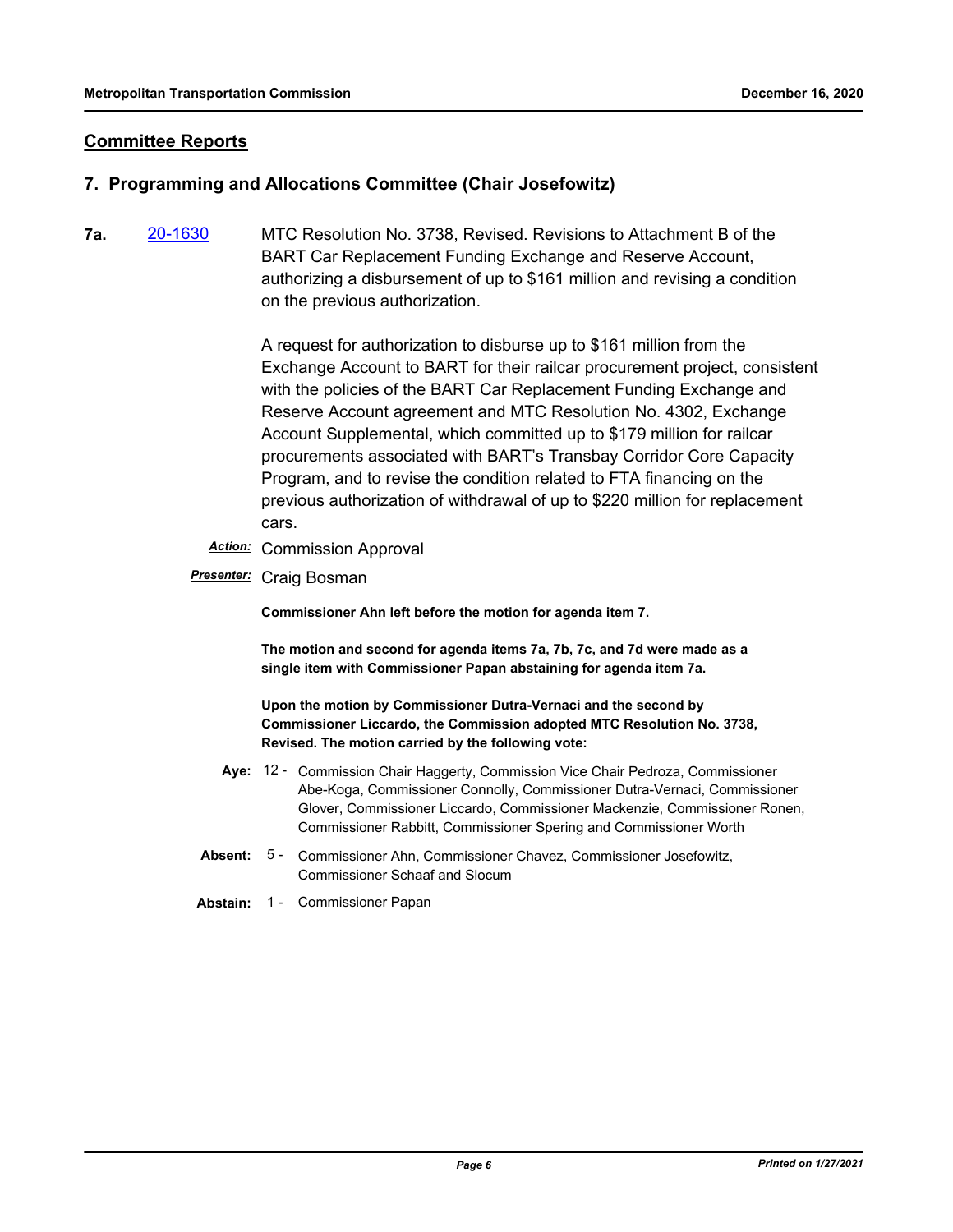**7b.** [20-1634](http://mtc.legistar.com/gateway.aspx?m=l&id=/matter.aspx?key=21499) MTC Resolution No. 3801, Revised. Regional Measure 2 Program **Amendments** 

> A summary of public comments received and recommendation to reassign a total of approximately \$663,000 in RM2 funds:

- Modify scope of Transit Commuter Benefits Promotion project (RM2 project #35) to include transit recovery strategies identified by the Blue Ribbon Transit Recovery Task Force;

- Modify scope of Regional Express Lanes Network (RM2 project #38) to include operational improvements;

Redirect \$225,000 in unused funds from Dumbarton Rail (RM2 project #4) to Dumbarton Forward suite of bus projects (under RM2 project #29); and

Redirect \$438,000 in savings from Regional Rail Master Plan to RM2 project #35 for transit recovery strategies identified by the Blue Ribbon Transit Recovery Task Force.

- *Action:* Commission Approval
- *Presenter:* Anne Spevack

**Upon the motion by Commissioner Dutra-Vernaci and the second by Commissioner Liccardo, the Commission unanimously adopted MTC Resolution No. 3801, Revised. The motion carried by the following vote:**

- Aye: 14 Commission Chair Haggerty, Commission Vice Chair Pedroza, Commissioner Abe-Koga, Commissioner Ahn, Commissioner Connolly, Commissioner Dutra-Vernaci, Commissioner Glover, Commissioner Liccardo, Commissioner Mackenzie, Commissioner Papan, Commissioner Ronen, Commissioner Rabbitt, Commissioner Spering and Commissioner Worth
- Absent: 4 Commissioner Chavez, Commissioner Josefowitz, Commissioner Schaaf and Slocum

**7c.** [20-1609](http://mtc.legistar.com/gateway.aspx?m=l&id=/matter.aspx?key=21474) MTC Resolution No. 4095, Revised.

Rescission of \$4.8 million in Regional Measure 2 (RM2) funds from the I-80 Express Lanes project, and allocation of \$4.8 million in RM2 funds for the environmental and preliminary engineering phase of various Bay Bridge Forward 2020 projects.

*Action:* Commission Approval

#### *Presenter:* Kenneth Kao

**Upon the motion by Commissioner Dutra-Vernaci and the second by Commissioner Liccardo, the Commission unanimously adopted MTC Resolution No. 4095, Revised. The motion carried by the following vote:**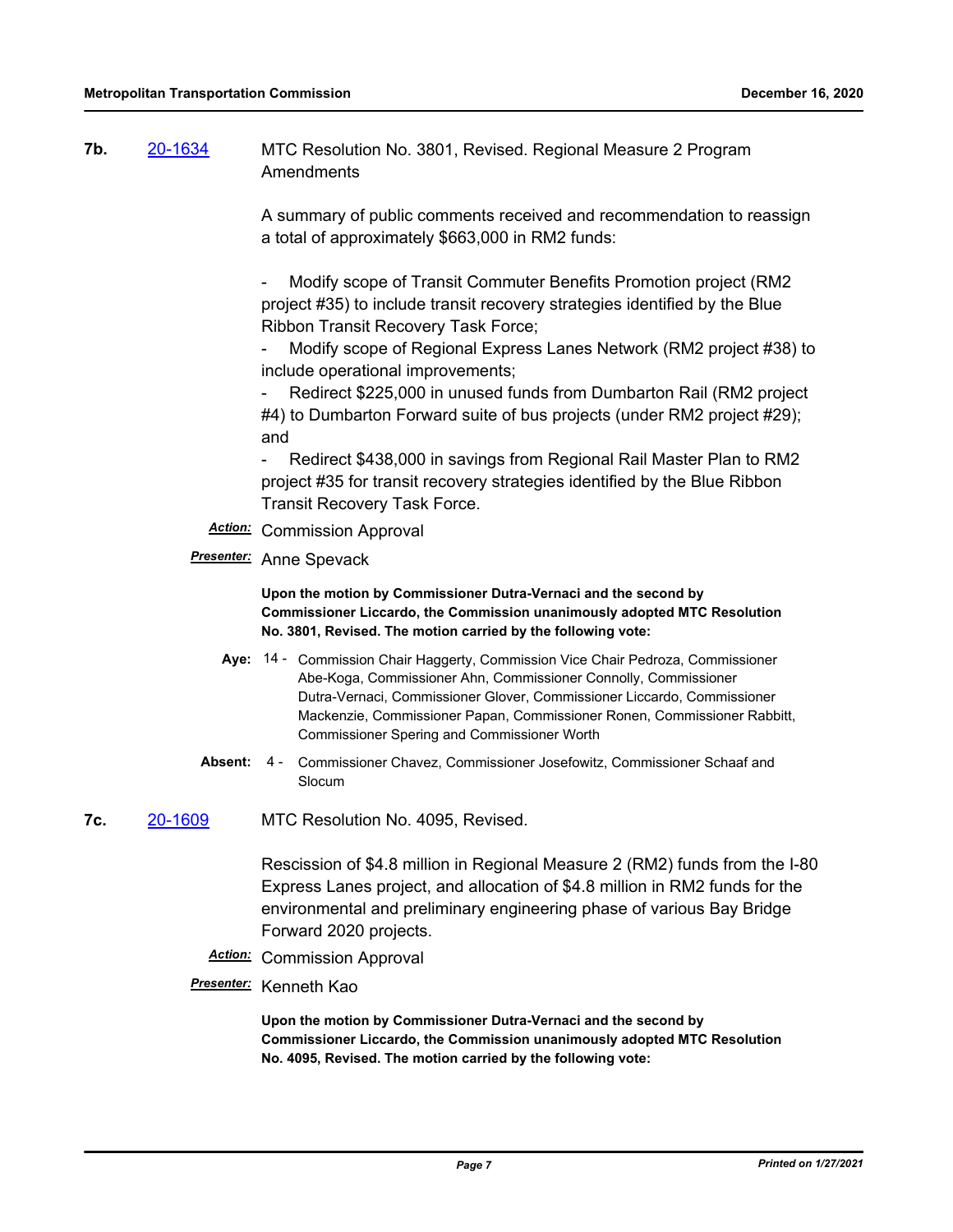- Aye: 13 Commission Chair Haggerty, Commission Vice Chair Pedroza, Commissioner Abe-Koga, Commissioner Connolly, Commissioner Dutra-Vernaci, Commissioner Glover, Commissioner Liccardo, Commissioner Mackenzie, Commissioner Papan, Commissioner Ronen, Commissioner Rabbitt, Commissioner Spering and Commissioner Worth
- Absent: 5 Commissioner Ahn, Commissioner Chavez, Commissioner Josefowitz, Commissioner Schaaf and Slocum
- **7d.** [20-1643](http://mtc.legistar.com/gateway.aspx?m=l&id=/matter.aspx?key=21508) Proposed Principles for Redirecting Funding to Transit Operations for COVID-19 Emergency Response and Upcoming Opportunity Concepts for **Discussion**

As Bay Area public transit operators continue to face financial uncertainty brought on by the COVID-19 pandemic, MTC staff propose several principles to apply when considering shifting funds normally assigned to other transportation expenditures, to transit operations. Additionally, staff will provide information on a near-term opportunity that the Committee and Commission will have to shift funds normally directed towards transit capital state-of-good-repair expenditure, to transit operations.

*Action:* Commission Approval

#### *Presenter:* Theresa Romell

Written public comment was received from Roland Lebrun.

The following members of the public were called to speak: Roland Lebrun, Maddy Grace Webbon, Blaire Beekman, Kevin Ma, Richard Marcantonio of Public Advocates, Emily Wheeler of Public Advocates, John Courtney of ATU Local 365, Carol Taylor, David Pilpel, Shane Weinstein of ATU, Robert Estrada, Ken Bukowski, Bonnie Lockhart, and Roger Marenco.

**Upon the motion by Commissioner Dutra-Vernaci and the second by Commissioner Liccardo, the Commission unanimously adopted the Proposed Principles for Redirecting Funding to Transit Operations for COVID-19 Emergency Response. The motion carried by the following vote:**

- Aye: 13 Commission Chair Haggerty, Commission Vice Chair Pedroza, Commissioner Abe-Koga, Commissioner Connolly, Commissioner Dutra-Vernaci, Commissioner Glover, Commissioner Liccardo, Commissioner Mackenzie, Commissioner Papan, Commissioner Ronen, Commissioner Rabbitt, Commissioner Spering and Commissioner Worth
- Absent: 5 Commissioner Ahn, Commissioner Chavez, Commissioner Josefowitz, Commissioner Schaaf and Slocum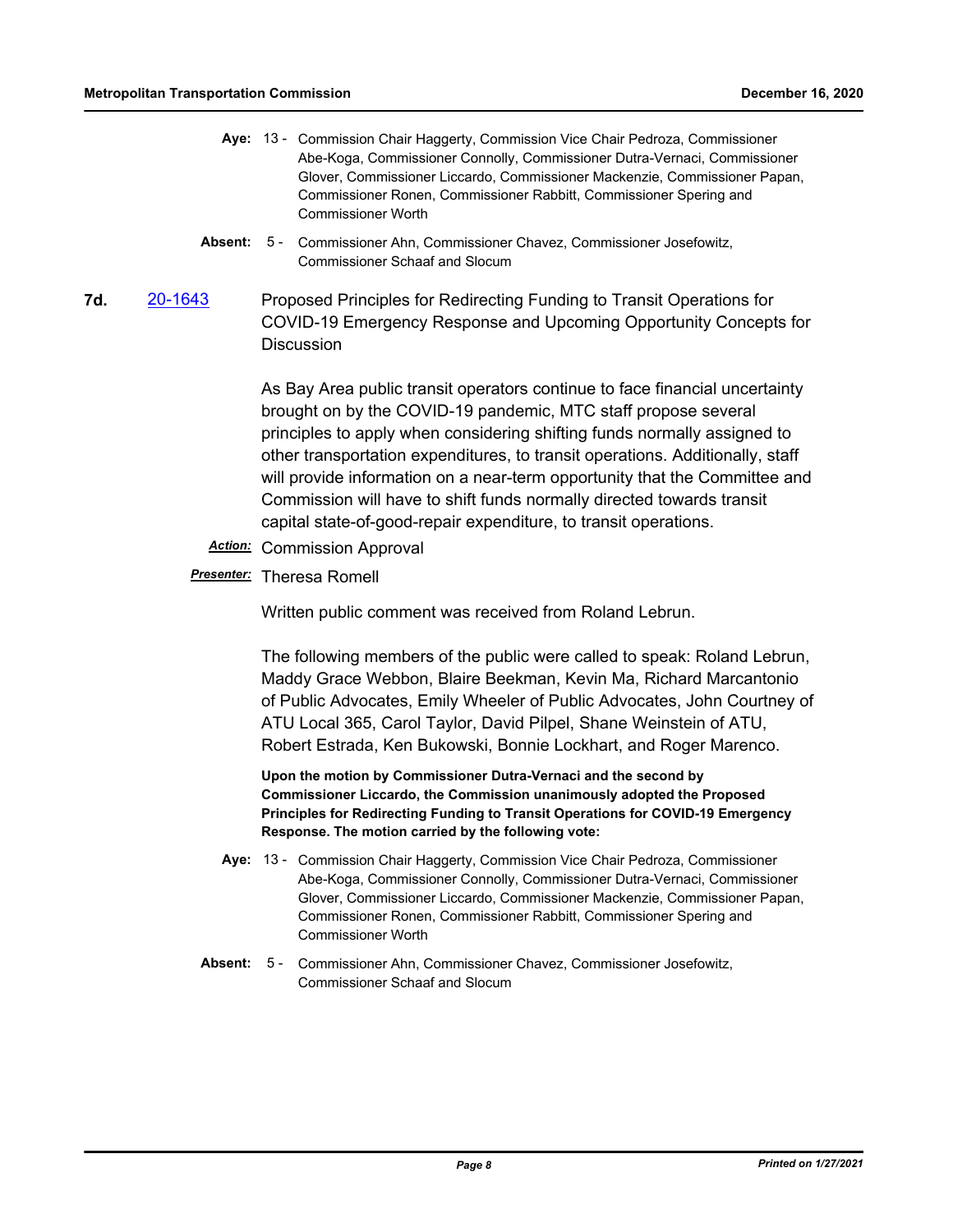## **8. Operations Committee (Vice Chair Connolly)**

**8a.** [20-1695](http://mtc.legistar.com/gateway.aspx?m=l&id=/matter.aspx?key=21560) Next Generation Clipper® (C2) System Integrator Contract Change Order - Next Generation Clipper System Integration with Bay Area Rapid Transit (BART) and San Francisco Municipal Transportation Agency (SFMTA) with Exercise of Open Payments Option: Cubic Transportation Systems, Inc. (Cubic) (\$13,600,000)

> Request for approval of a Change Order to (1) implement the Tri Reader 4 (TR4), Cubic's next-generation Clipper card reader, on BART and SFMTA equipment and (2) exercise the Open Payments Option to implement system-wide open payments.

- *Action:* Commission Approval
- *Presenter:* Jason Weinstein

Aleta Dupree was called to speak.

**Upon the motion by Commissioner Connolly and the second by Commission Vice Chair Pedroza, the Commission unanimously approved the Contract Change Order with Cubic. The motion carried by the following vote:**

- Aye: 13 Commission Chair Haggerty, Commission Vice Chair Pedroza, Commissioner Abe-Koga, Commissioner Connolly, Commissioner Dutra-Vernaci, Commissioner Glover, Commissioner Liccardo, Commissioner Mackenzie, Commissioner Papan, Commissioner Ronen, Commissioner Rabbitt, Commissioner Spering and Commissioner Worth
- Absent: 5 Commissioner Ahn, Commissioner Chavez, Commissioner Josefowitz, Commissioner Schaaf and Slocum

#### **9. Joint MTC ABAG Legislation Committee (Vice Chair Mackenzie)**

**9a.** [20-1701](http://mtc.legistar.com/gateway.aspx?m=l&id=/matter.aspx?key=21566) Proposed Final 2021 Joint Advocacy Program

Proposed Final 2021 Joint Advocacy Program for MTC and ABAG, expressing the agencies' state and federal legislative priorities.

*Action:* ABAG Executive Board Approval MTC Commission Approval

## *Presenter:* Rebecca Long

Blaire Beekman was called to speak.

**Upon the motion by Commissioner Mackenzie and the second by Commissioner Rabbitt, the Commission unanimously adopted the Proposed Final 2021 Joint Advocacy Program. The motion carried by the following vote:**

Aye: 13 - Commission Chair Haggerty, Commission Vice Chair Pedroza, Commissioner Abe-Koga, Commissioner Connolly, Commissioner Dutra-Vernaci, Commissioner Glover, Commissioner Liccardo, Commissioner Mackenzie, Commissioner Papan, Commissioner Ronen, Commissioner Rabbitt, Commissioner Spering and Commissioner Worth